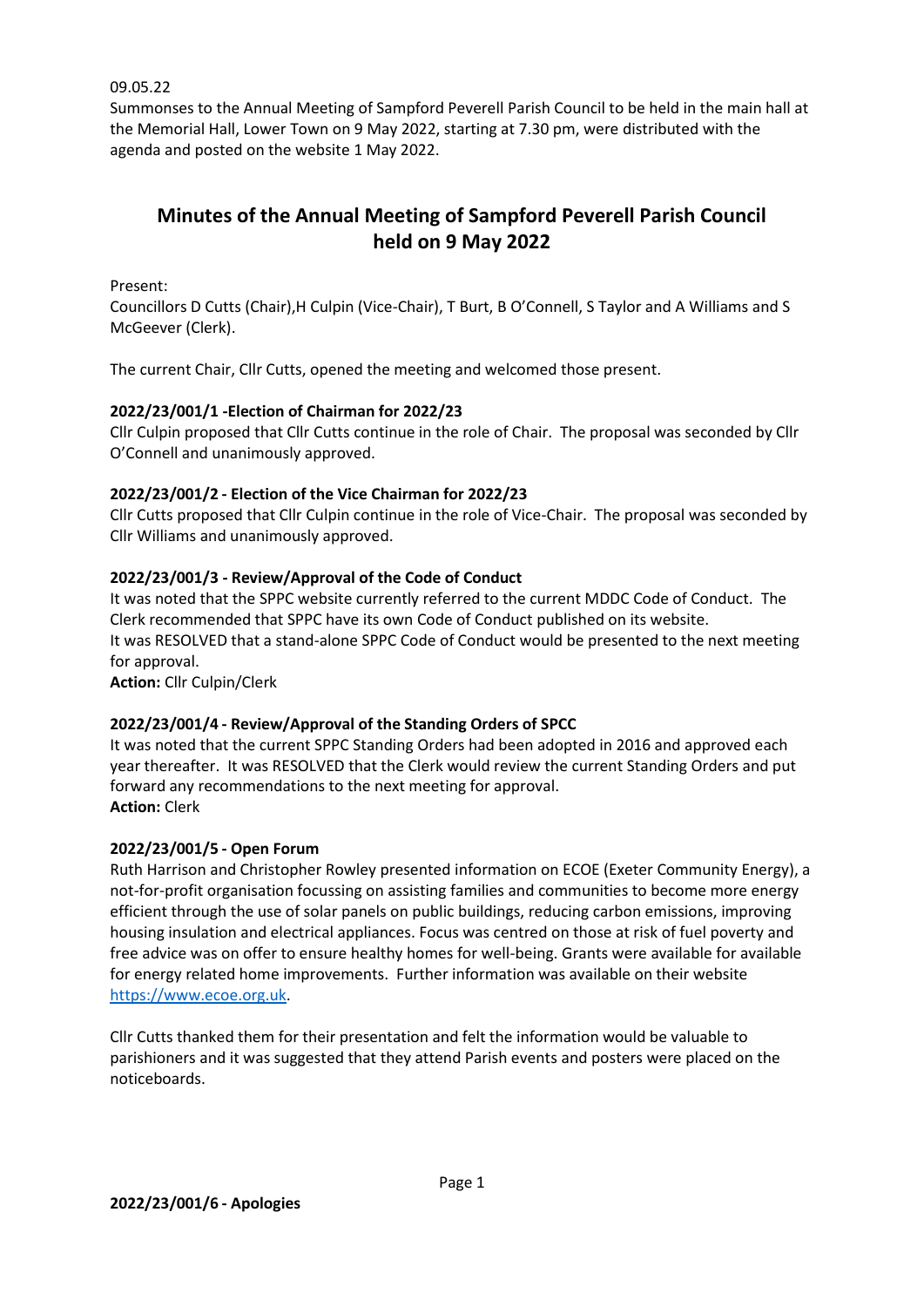Cllrs E Castle and B Perks. Apologies also received from Cllr R Radford (DCC) prior to the meeting. Cllr C Collis and J Norton (MDDC) were not present.

## **2022/23/001/7 - Approval of the Minutes of the meeting of the Parish Council held on 21 March 2022**

It was RESOLVED that the minutes of the meeting held on 21 March 2022 were a true record of proceedings and they were duly signed by the Chairman.

#### **2022/23/001/8 - Planning matters: applications considered by sub-committee/decisions notified by MDDC/Appeals notified/new applications and matters notified after 1 May 2022/enforcement matters:**

It was noted that planning applications were considered by the Planning Committee made up of three councillors and that, where felt necessary, the whole Parish Council discussed applications at its meetings.

It was RESOLVED that if Terms of Reference were not held by the previous Clerk, such Terms of Reference would be written and approved by the Parish Council at its next meeting. **Action:** Clerk

The updated list of Planning Applications was reviewed, and it was agreed that additional information such as the deadline dates for comments to MDDC would be added.

The new Clerk had advised MDDC Planning of the new contact details and registered to be able to submit the Parish Council's responses online.

22/00040/MARM SP2-Higher Town - revised drawings re Reserved matters – response submitted Correspondence had been received regarding the planter and a response submitted.

22/00731/FULL Variation to conditions 2 and 3 - Morells Farm, Lower Town – original comments apply.

22/00493/HOUSE Erection of first floor rear extension - Wickets, Lower Town – no objection

22/00802/LBC Replacement of windows - 2 Middle Pitt Cottages, Whitnage – no objection

22/00239/FULL – APPROVED by MDDC Replacement shed/stable - 1 Middle Pitt Cottages, Whitnage – no objection

## **2022/23/001/9 - Finance**

a. To note payments made since the last meeting No additional payments had been made since 22 March 2022.

b. Statement of accounts

It was noted that the statement of accounts prepared by Clerk reflected known payments and receipts.

For the new Clerk to have access to the bank accounts authorisation was required by two signatories and it was, therefore, RESOLVED that the appropriate paperwork should be signed by the Chair and Vice-Chair.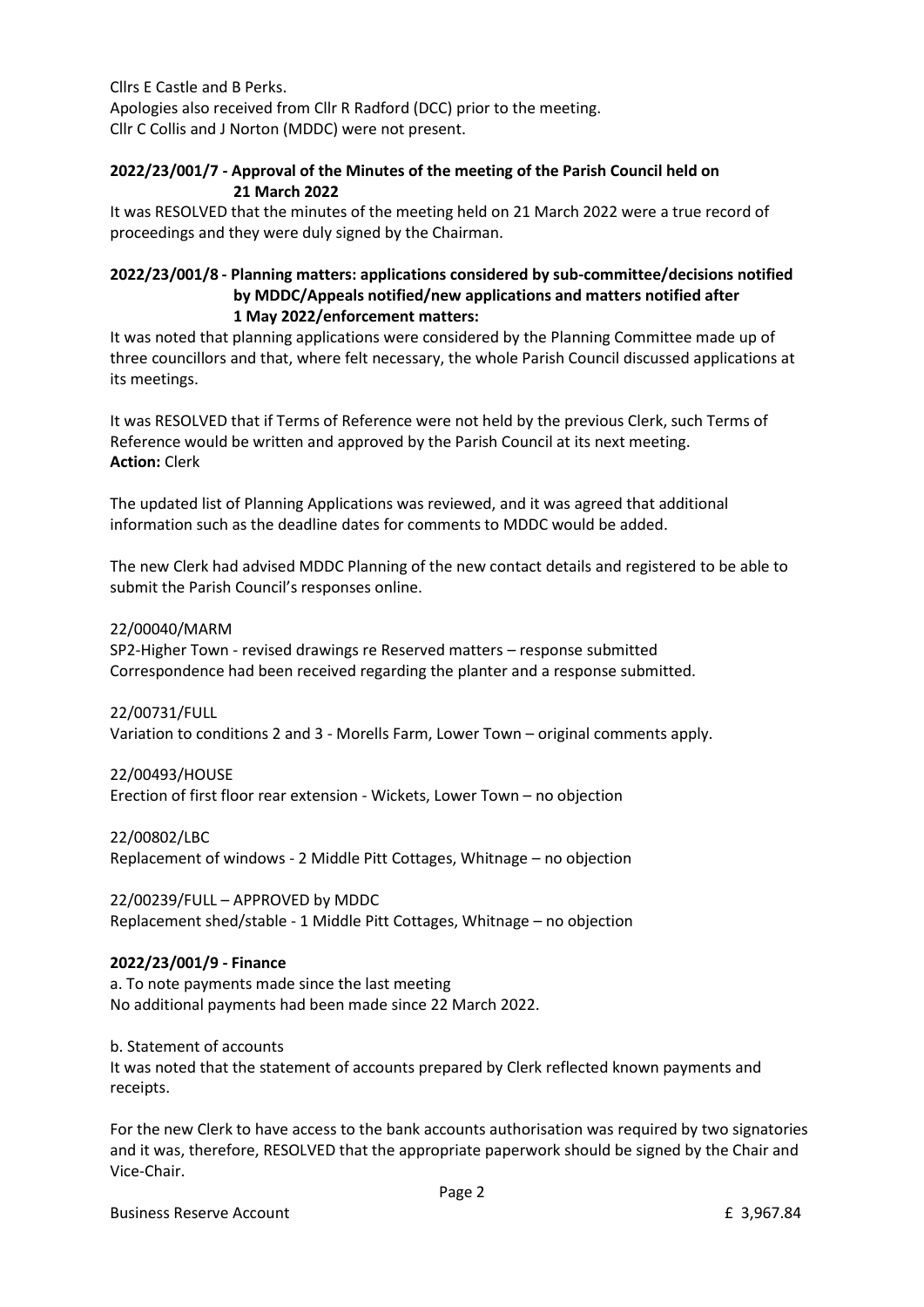| <b>Current Account</b>                       | £25,968.60 |
|----------------------------------------------|------------|
| Receipts in April - Precept                  | £ 7,932.50 |
| Sub-total                                    | £33,901.10 |
| Less expenditure                             |            |
| Unpresented cheques as per Year End accounts | 211.44     |
|                                              | £33,689.66 |

Combined accounts £37,656.90

It was RESOLVED that once the new Clerk had access to the bank accounts that an online facility should be set up so that statements could be downloaded and real-time access to financial information would be available and that the previous clerk, Mike Aspray, should be removed.

The option to allow for the current signatories to be able to make online two-signatory authorised payments would be investigated. **Action:** Clerk

It was noted that incoming standing orders relating to donations to the play area came into the Parish Council account and it was RESOLVED that over the coming months, donators would be asked to adjust their payment so that they went directly to the Village Hall (Play Area) account. **Action:** Village Hall Committee

| c. Authority to pay accounts rendered                       |         |
|-------------------------------------------------------------|---------|
| It was RESOLVED that the following payments should be made: |         |
| Npower                                                      | £ 33.16 |
| Zurich Insurance                                            | £399.36 |
| S McGeever (Clerk) - April 2022                             | £333.33 |
| DALC membership                                             | £302.97 |

It was noted that all building insurance (Village Hall, Public Conveniences, Tennis Club/Courts etc) whilst owned by the Parish Council all fell under the insurance put in place by the Village Hall Committee.

| It was RESOLVED that two further payments should be made:  |          |
|------------------------------------------------------------|----------|
| S Taylor (purchase of Jubilee bunting)                     | £ 81.00  |
| A R Brown (refurbishment of public conveniences to 2/5/22) | £1043.00 |

d. Finance correspondence

There had been a letter from Npower advising that electricity costs would be rising.

e. Internal audit (Approval of 2021/22 Accounts)

The 2021/22 accounts prepared by the previous Clerk and Responsible Financial Officer had been reviewed, approved and signed by the Internal Auditor.

The Internal Auditor had raised three points:

1 VAT balance. There appeared to be a discrepancy in the brought forward and carried forward VAT figures. The most likely explanation is an error in the brought forward figure. I would advise making a VAT repayment claim as soon as is reasonable to confirm the correct figure.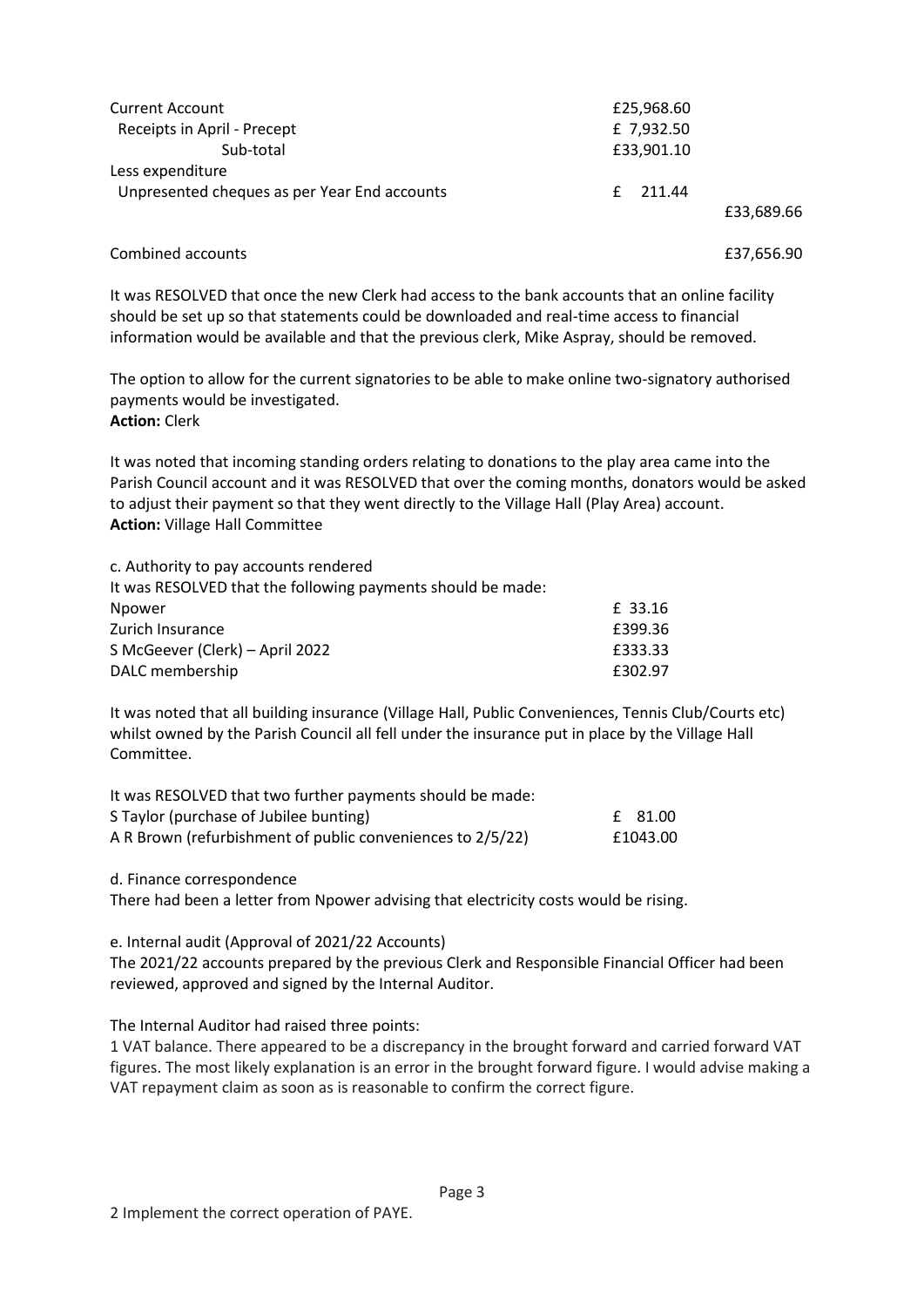It was RESOLVED that the PAYE box on the Internal Audit form for 2021/22 should not be ticked given that the correct procedure was not in place.

It was RESOLVED that the new Clerk should implement the correct procedure for 2022/23 and information on access to Government Gateway required to set up PAYE would be obtained from the outgoing Clerk.

**Action:** Clerk

3 If any tax credits can be claimed for the regular donations to the play area. It was noted that neither the Parish Council nor the Village Hall were registered for Gift Aid.

It was RESOLVED that the Parish Council would continue to submit Form 3 to the External Auditor and the Internal Auditor would sign such form following the meeting in accordance with the decision taken above.

It was RESOLVED that the 2021/22 accounts as prepared by the outgoing Clerk be approved as a correct financial record for that year.

The new Clerk advised that an Internal Audit generally covered the working of the Parish Council as a whole and not just the financial accounts. The appointment of the Internal Auditor for 2022/23 would be actioned following a review of Parish Council documentation given that the majority of the documentation remained with the outgoing clerk. **Action:** Clerk

e. External audit (Annual Governance and Accountability Return (AGAR)) It was RESOLVED that the financial figures approved by the Internal Auditor would be used to complete the Accounting Statement for 2021/22 for the External Audit following a review of the previous year's VAT figure and that the Chair and new Clerk were duly authorised to sign the paperwork.

It was RESOLVED that the Chair and new Clerk were duly authorised to sign the Annual Governance Statement 2021/22 with due attention to the correct procedures for PAYE. **Action:** Chair/Clerk

#### **2022/23001/10 Report from Working Groups/Individual Roles**

a. Communications & Engagement (publicity) (Cllrs Cutts and Culpin) Cllrs Cutts and Culpin advised that there was nothing to report.

Social Media (Cllrs Culpin and Castle) Cllrs Culpin and Castle advised that there was nothing to report.

b. Climate Change and environmental issues (Cllr Burt)

Cllr Burt advised that he remained concerned over the possibility of sewage spills. He had attended a Connecting the Culm seminar and there was increasing concern over dry weather spills and water quality in the Culm. He added that there was increasing concern more widely about microplastic discharge from sewage treatment works.

c. Roads, Pavements & Footpaths/Road Safety (Cllrs Burt, Williams and Castle)

- traffic speed survey: follow up action

Cllr Williams advised that no further action had been taken since the last meeting on the traffic speed survey.

It was noted that speed camera training was required.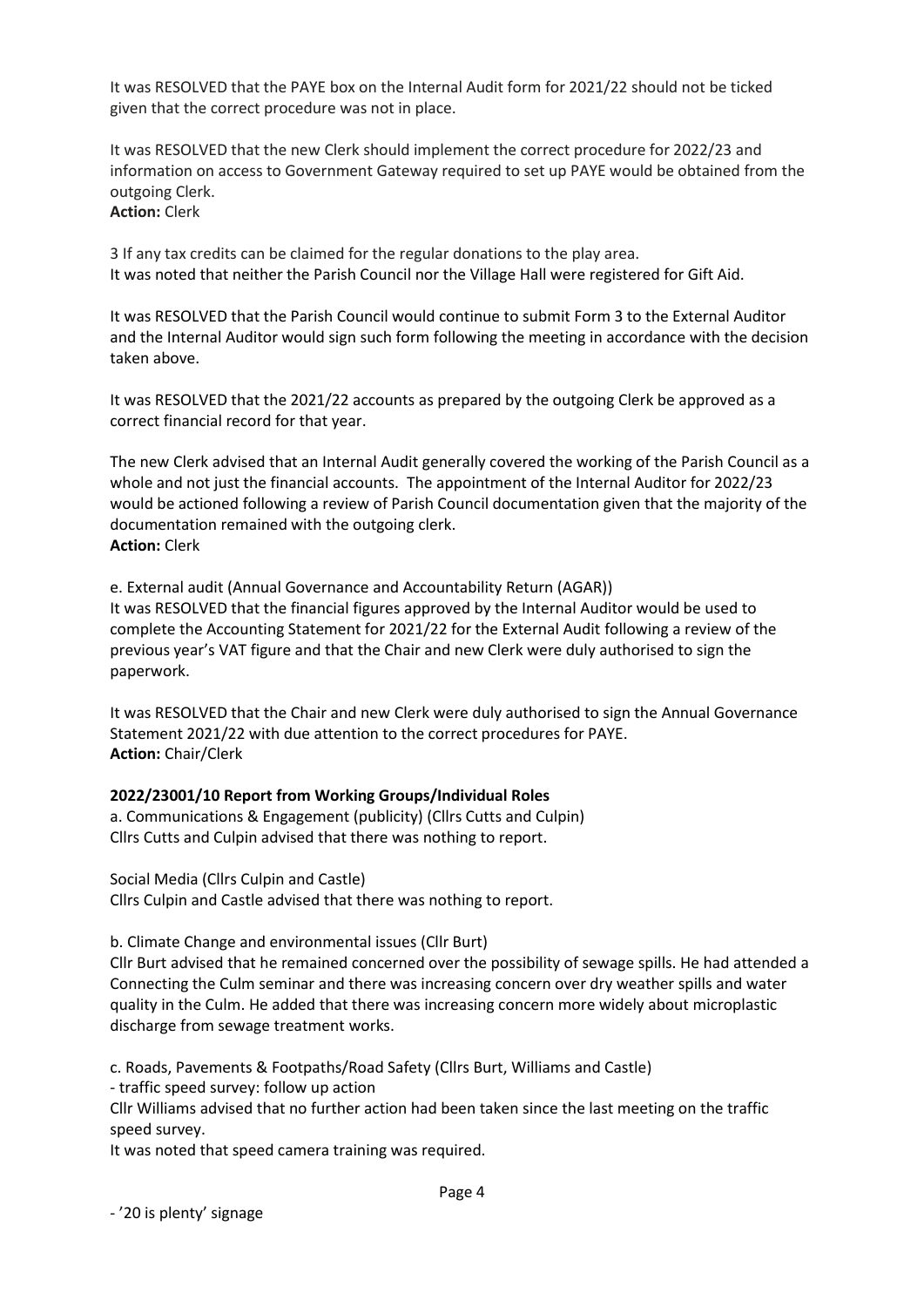The Clerk advised that the boards were ready and Seddons had offered to put the signs up as required around the village free of charge.

Cllr Castle was co-ordinating the locations. It was felt that Seddons should ensure the board was placed at a location agreed by the owner of each property.

- Annual footpath review

Cllr Burt advised that he had two more paths to walk and was reporting any concerns to Richard Spurway (DCC).

d. Public Convenience Development Group (Cllr Cutts, O'Connell & Taylor) - maintenance issues Given the public convenience was closed, there were not maintenance issues.

- utility accounts received As reported under finance.

- proposed remodelling works update

Cllr O'Connell advised that the refurbishment was a work in progress and no opening date was known. It was hoped they would be open for the Jubilee celebrations. Given the rising cost of electricity, Cllr Williams suggested that the lights be automatically controlled.

- cleaning and daily locking (14 March 2022 – 1 May 2022) Not applicable given the renovation works.

- maintenance costs

To be assessed once the public convenience was operational.

e. Affordable Housing – Community Lands Trust (Cllr Culpin) Cllr Culpin advised that work was ongoing with respect to affordable housing and the Community Land Trust.

Edenstone had a planning condition to provide affordable housing within the build. The problem arose if the homes were then sold off and could be sold on at market prices which would mean there would be no permanent affordable housing in the village.

A local landowner had proposed to provide a site for 6-10 affordable dwellings. Cllr Burt declared an interest given its location.

It was noted that any affordable housing would have to be connected to mains sewerage and this could mean that any build was not cost-effective.

A further report would be given at the next meeting.

f. Snow Warden (Cllr Taylor)

Cllr Taylor advised that there was nothing to report.

g. Tidiness/Litter-picking (Cllr Burt)

Cllr Burt advised that a litter picking event had occurred in the spring with very limited take up. Generally speaking, volunteers kept the village in a reasonable state throughout the year. He would organise another event in the autumn and then decide if formal events should continue depending on turnout.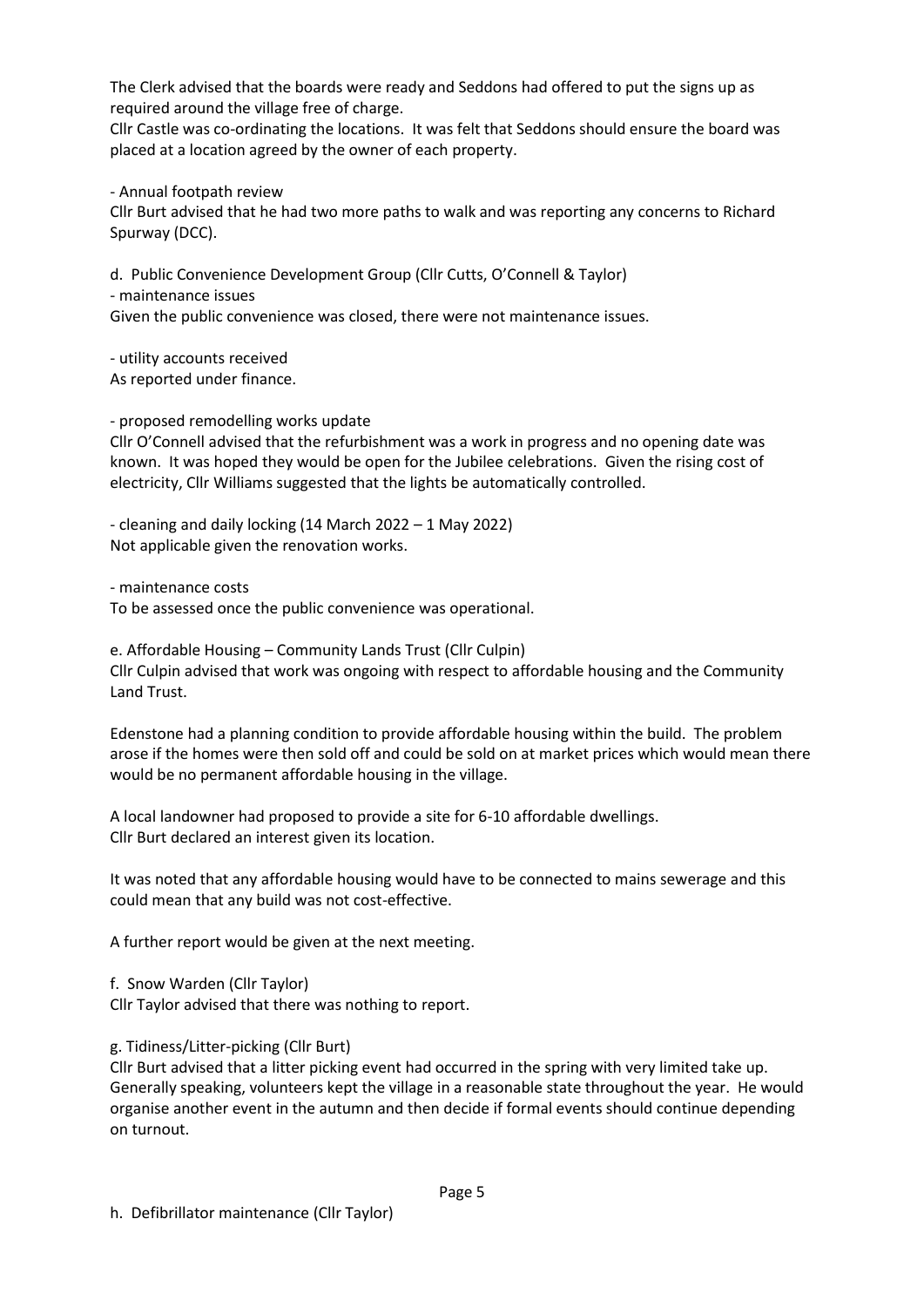Cllr Taylor advised that he was going to replace the batteries in the unit that was five years old. The unit was in good order and replacing the batteries was significantly cheaper than replacing the unit. He also noted that the cabinet needed refurbishment.

# **2022/23/001/11 Other Highways and village matters**

a. Vandalism/ASB/criminal damage in the village

Vandalism had eased off over the past months. However, it was reported that the rowan tree had been taken and that children had been damming up the leat resulting in a significant amount of silt that would need to be removed.

b. Police liaison

Cllr Cutts advised he had contacted PC Adrian Legg regarding the camper van. Given it was taxed and MOT, it was not possible to move the vehicle.

c) Book swap kiosk

Cllr Culpin advised plans were in place to repaint the book swap kiosk.

d. Jubilee celebrations planning (Cllr Williams)

Cllr Williams advised that plans were continuing regarding the Jubilee celebrations. A further meeting of the organising group would take place on Tuesday, 10 May 2022.

A bouncy castle, face painter, daytime and evening bands were being arranged.

A banner and laminated posters would be made up to advertise the event.

e. Other highways matters: camper van; pavement at Tiverton Parkway The Clerk reported that DCC would be reviewing the pavement at Tiverton Parkway.

## **2022/23/001/12 Discussions with Cllr Ray Radford, DCC and also with MDDC Ward Members, Cllrs Christine Collis and Jo Norton**

Cllrs Radford, Collis and Norton were not present.

## **2022/23/001/13 Brief reports from Parish Council representatives on any recent activities:**

a. Village Hall and Recreation Ground Charity Committee (Cllr Cutts) Cllr Cutts advised that a new notice board would be erected at the recreation ground.

b. Grand Western Canal Joint Advisory Committee (Cllr Cutts) Cllr Cutts advised that there was nothing to report.

c. Sampford Peverell and District Twinning Association (Cllr Castle) Cllr Castle had provided a report advising that a twinning evening was being arranged in the Jubilee Hall.

d. Sampford Peverell Society (Cllr Culpin) Cllr Culpin advised that there was nothing to report.

e. Tree Wardens (report from Mr Peter Bowers) The Clerk had circulated that Tree Wardens report and no issues were raised.